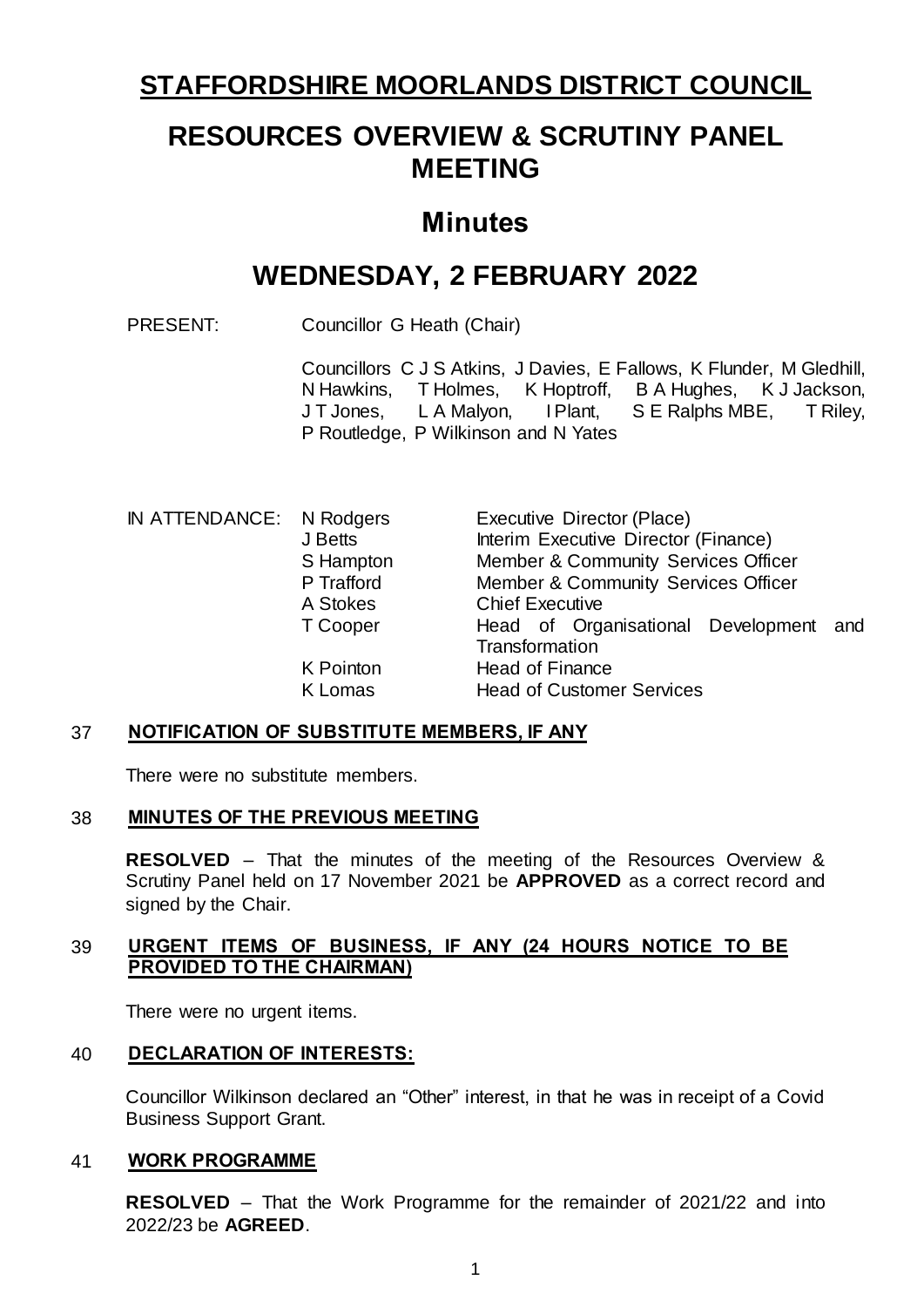# 42 **QUESTIONS TO PORTFOLIO HOLDERS, IF ANY**

#### **Question received from Councillor Malyon:-**

Could I ask for clarification as to why there are variables in the 12 monthly car parking charges: Leek Vicarage Road £55 Buxton Road £220 Cheadle Well Street 12 months £320 Biddulph Wharf Road 12 months £250 With variables for 3 months and 6 months.

## **Response from Councillor Hart, Portfolio Holder for Property & Tourism:-**

*SMDC issue a number of permits on the long stay car parks to facilitate commuters, businesses and residents, however there are current variances in the charging rates for the permits as follows:*

*1. Leek Vicarage Road £55* 

*These are residents and workers permits and were put in place 2012-13 at the request of the previous portfolio holder as this car park was underutilised at the time. It's been a success with over 100 permits sold each year. The NHS staff who occupy Moorlands House also benefit as approximately 90 permits a year are sold to them. The car park provides an important "overspill" to Moorlands House car park for the*  working week. It is anticipated that working practices are likely to change following *the pandemic, and the Council will need to review the usage of the car park and its permits.*

*2. Buxton Road , Leek £220.* 

*This permit was also put in place in 2012-13 at the same time as the above as an option for commuters and people working in Leek.* 

- *3. Leek long stay car parks 12 months £370*
- *4. Cheadle Well Street 12 months £320*
- *5. Biddulph Wharf Road 12 months £250*

*The rationale for the difference in these charges outdates the current parking staff, however we have been able to establish they have increased on an inflationary basis along with the general parking charges. We have looked back through old Cabinet reports but the rationale isn't explicit, although there is certainly an argument that permits would have been granted on car parks who were less utilised in order to encourage more use of them.* 

*The new SMDC Parking Strategy is being presented to Cabinet on the 8th February. It contains an action for the permits to be reviewed to ensure that the aims of the Council and the strategy is being achieved. This includes the potential offer of more "flexible" permit types which would reflect the changing flexible/agile working habits which are anticipated following the recent pandemic. We will review the permits to ensure that they are fair and encourage the use of the lesser used car parks to ensure that the council is making the most of its assets.* 

By way of supplementary questions, Councillor Malyon asked:-

- 1. The Budget documents presented at this meeting still reflect the differences shown above. A level playing field was needed.
- 2. High Peak Borough Council residents had different permits available. Shouldn't this be across the Alliance?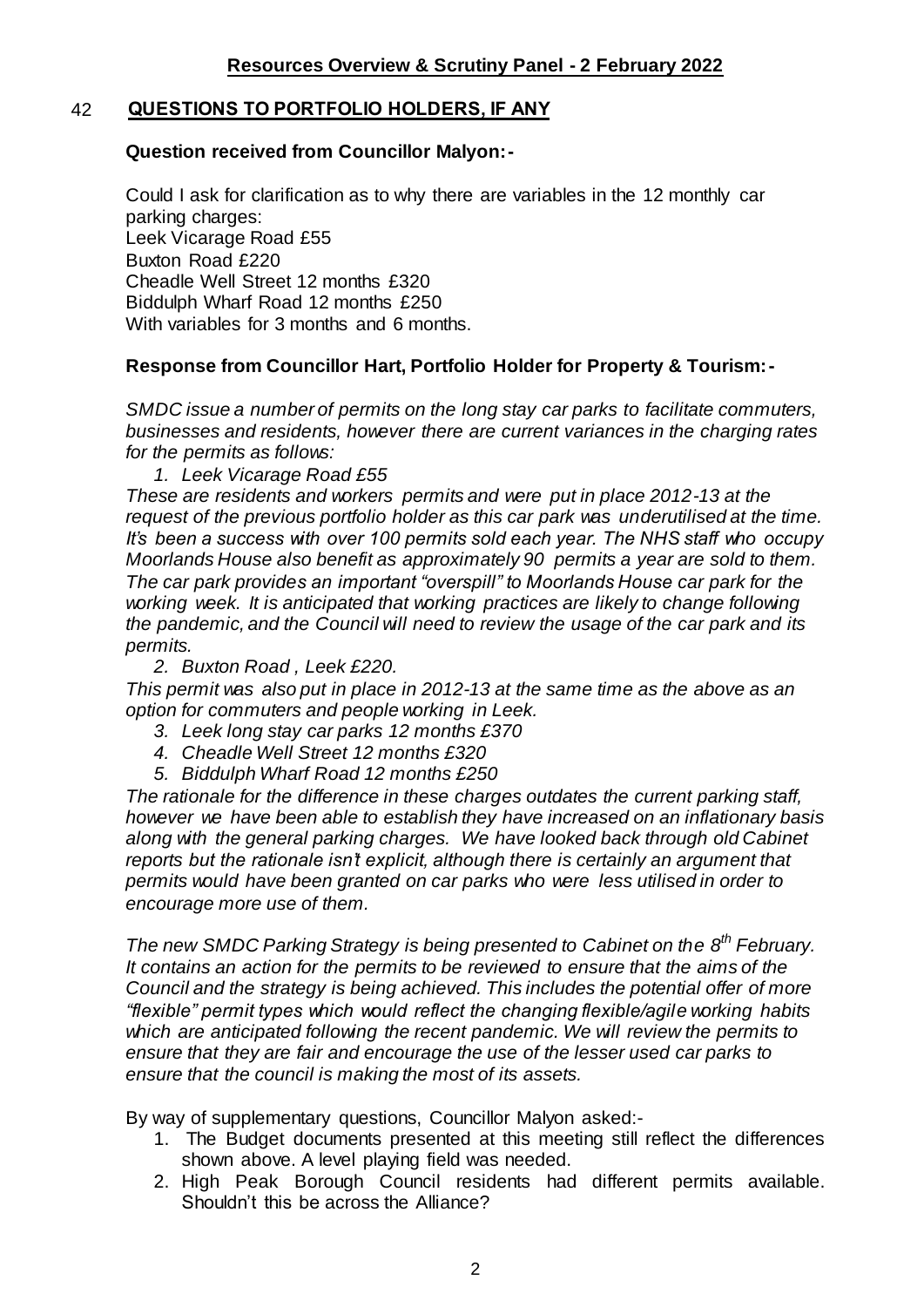*Work was ongoing to make permits within SMDC more equitable. The 2 councils were separate organisations. Written replies to both these questions would be provided within 7 days of this meeting.*

# 43 **2021/22 BUDGET & MEDIUM TERM FINANCIAL PLAN 2021/22 - 2024/25**

Councillor Ralphs introduced the proposed Budget for 2022/23 to members, together with the Medium Term Financial Plan 2022/23 to 2025/26, the Capital Strategy, Fees & Charges and the Procurement Forward Plan 2022/23.

Member queries were raised as follows *(responses in brackets):-*

- Could a breakdown of 'Earmarked Reserves' be provided? *(Yes, will do);*
- 'Headroom' figure was excellent. Could there be small incursion(s) where ambitions required? *(Risks associated with Covid recovery, inflation, the economy and Government led national review of local authority funding must be borne in mind);*
- Local procurement limited ambition shown? *(The Council's procurement team worked hard to encourage local suppliers to tender for work. Bidding was open for all);*
- When were the Car Park Meters to be replaced? *(Within 12 months);*
- LED lighting on Car Parks better if movement-sensitive? *(Caution required regarding pedestrian safety);*
- Climate Change was referred to throughout the documents. It would be good to see the effect on Carbon Footprint and the direction;
- Was the work on redundant mills to include Albion Mill, Biddulph? *(Yes. This strategy would eventually bring in extra revenue);*
- Poor bus service in rural areas meant there was a need to keep parking charges in Cheadle unchanged to encourage visitors to the town. *(This was under consideration by Cabinet. SCC were introducing a new bus service from end of February 2022);*
- Fair Funding Review and New Homes Bonus changes when expected? *(Information awaited from Government. These matters were under consultation but no national timetable had been published yet);*
- No Capital Expenditure on Industrial Units until 2025/26. This was a worry.
- £10m loan to Ascent. What was SMDC getting out of it? *(The primary gain was the continued financial support for the provision of Social Housing in the district, secondary gain – income from interest charged on the loan);*
- Disabled Facilities Grants reserve now £4.2m. Were we still not spending our allocation within year? *(The Better Care Fund introduced the means testing system. The Facilities Management Joint Venture would give SMDC greater control, subject to contracts);*
- Communal electric vehicle charging points needed re the number of properties unable to install their own. *(This was being looked at. Suitable land was sought. Caution needed as fast-chargers required 3-phase electricity which was very expensive).*

**RESOLVED** - Notwithstanding the ongoing consideration by Cabinet regarding parking charges in Cheadle and subsequent potential changes to the proposed Budget, members were able to support the recommendations to Council:-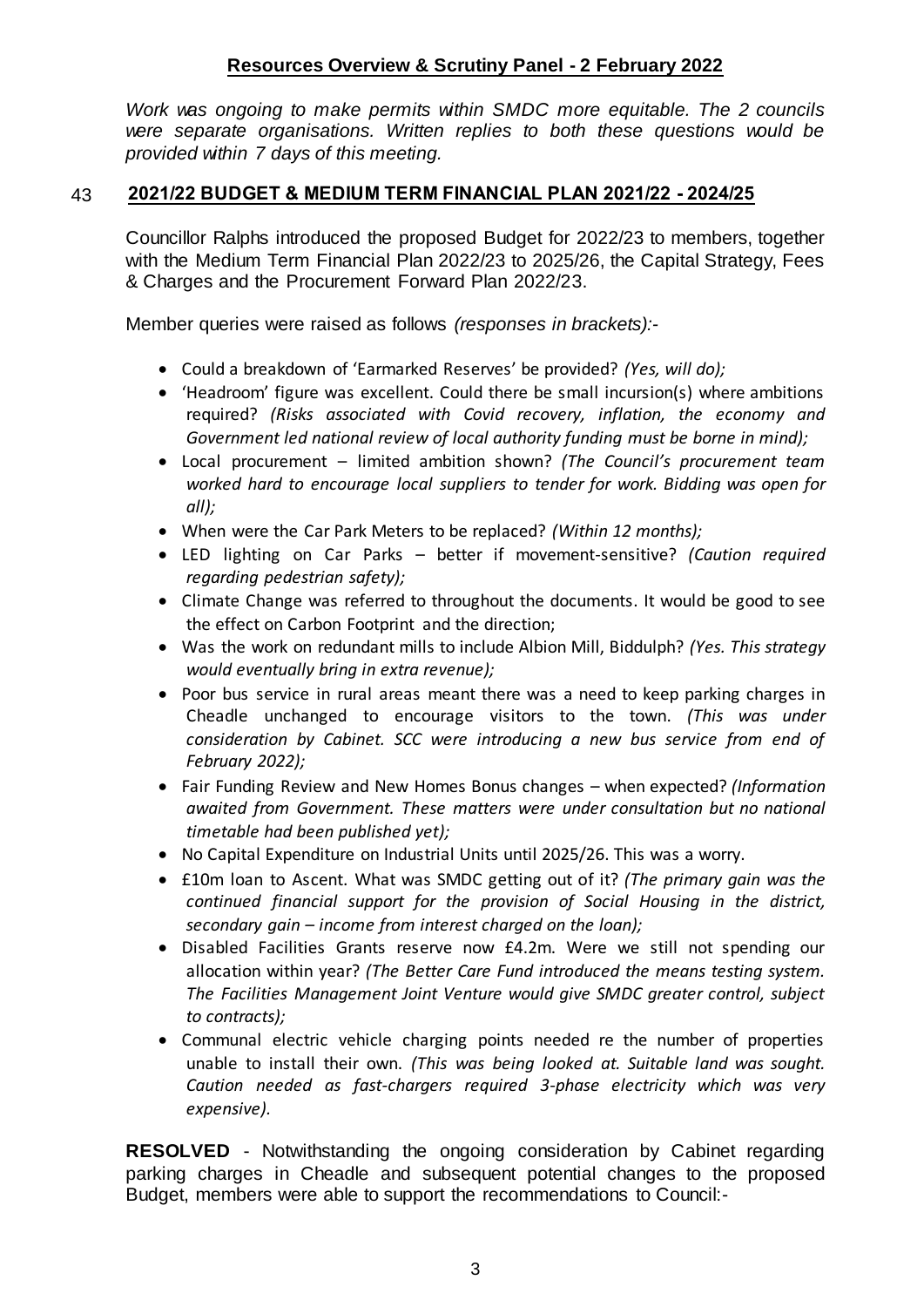- **Approval** of the General Fund Budget for 2022/23 as detailed in Appendix A (section 9);
- **Approva**l of the revised Medium-Term Financial Plan (2022/23 to 2025/26) as detailed in Appendix A, including the revised Capital Programme (attached at Annex A);
- **Approval** of the Capital Strategy 2022/23 as set out in Appendix B;
- **Approval** of the proposed Fees and Charges for 2022/23 as detailed in Appendix C;
- **Approval** of the proposed Procurement Forward Plan for 2022/23, providing the authority to procure based on procurement activity detailed in Appendix D;
- **Approval** of a Band D Council Tax of £163.14 for 2022/23 (an increase of 2.99% from 2021/22);
- **Approval** of a Band D Council Tax of £52.92 for Leek and £10.64 for Biddulph for 2022/23 (no increase from 2021/22) in respect of Special District Expenses;
- **Note** the Chief Finance Officer's view that the level of reserves were adequate for the Council based on this budget and the circumstances in place at the time of preparing it (Appendix A Annex E).

# 44 **THIRD QUARTER FINANCE, PROCUREMENT & PERFORMANCE REVIEW 2021/22**

The report provided members with the Council's overall Performance, Financial and Procurement position at the end of the 3<sup>rd</sup> Quarter 2021/22 (31 December 2021) with headlines as follows:-

| <b>Subject</b> | <b>Headline</b>                                          | <b>Reference</b> |
|----------------|----------------------------------------------------------|------------------|
| Finance        | The Finance headlines for the Third Quarter were:        | Appendix A       |
|                | Performance against Budget                               |                  |
|                | At the Third Quarter stage the General Fund projected    |                  |
|                | outturn for 2021/22 was an underspend of £1,749,210      |                  |
|                | including £0.906m in Section 31 grants, which needed to  |                  |
|                | be placed into reserves at year-end for distribution via |                  |
|                | the Collection Fund in future years.                     |                  |
|                | <b>Efficiency Programme</b>                              |                  |
|                | At Quarter Three £633.000 in savings had been taken      |                  |
|                | against the 2021/22 general fund efficiency target of    |                  |
|                | £830,430. It was anticipated that there would be a       |                  |
|                | £160,000 shortfall in the year.                          |                  |
|                | Capital Programme                                        |                  |
|                | The revised Capital Programme budget for 2021/22 was     |                  |
|                | £4.83m including the carry forward of capital            |                  |
|                | underspends from 2020/21. The projected outturn for      |                  |
|                | the year at Quarter Three was £13.96m' an overspend of   |                  |
|                | £9.13m. This reflected a £10m loan to Your Housing       |                  |
|                | Group in relation to the provision of affordable housing |                  |
|                | in the District.                                         |                  |
|                | <b>Treasury Management</b>                               |                  |
|                | Cash investments held at 31 December 2021 totalled       |                  |
|                | £18.7m. The Ascent loan and debenture stood at           |                  |
|                | £17.15m;                                                 |                  |
|                | Council borrowing at 31 December 2021 totalled £8m       |                  |
|                | (relating to the Ascent loan);                           |                  |
|                | The Council's net interest income receipts for the year  |                  |
|                | was forecast to exceed the budget by £2,130 at the       |                  |
|                | Quarter Three stage.                                     |                  |
|                | Revenue Collection                                       |                  |
|                | 83.07% of Council Tax was collected by 31 December       |                  |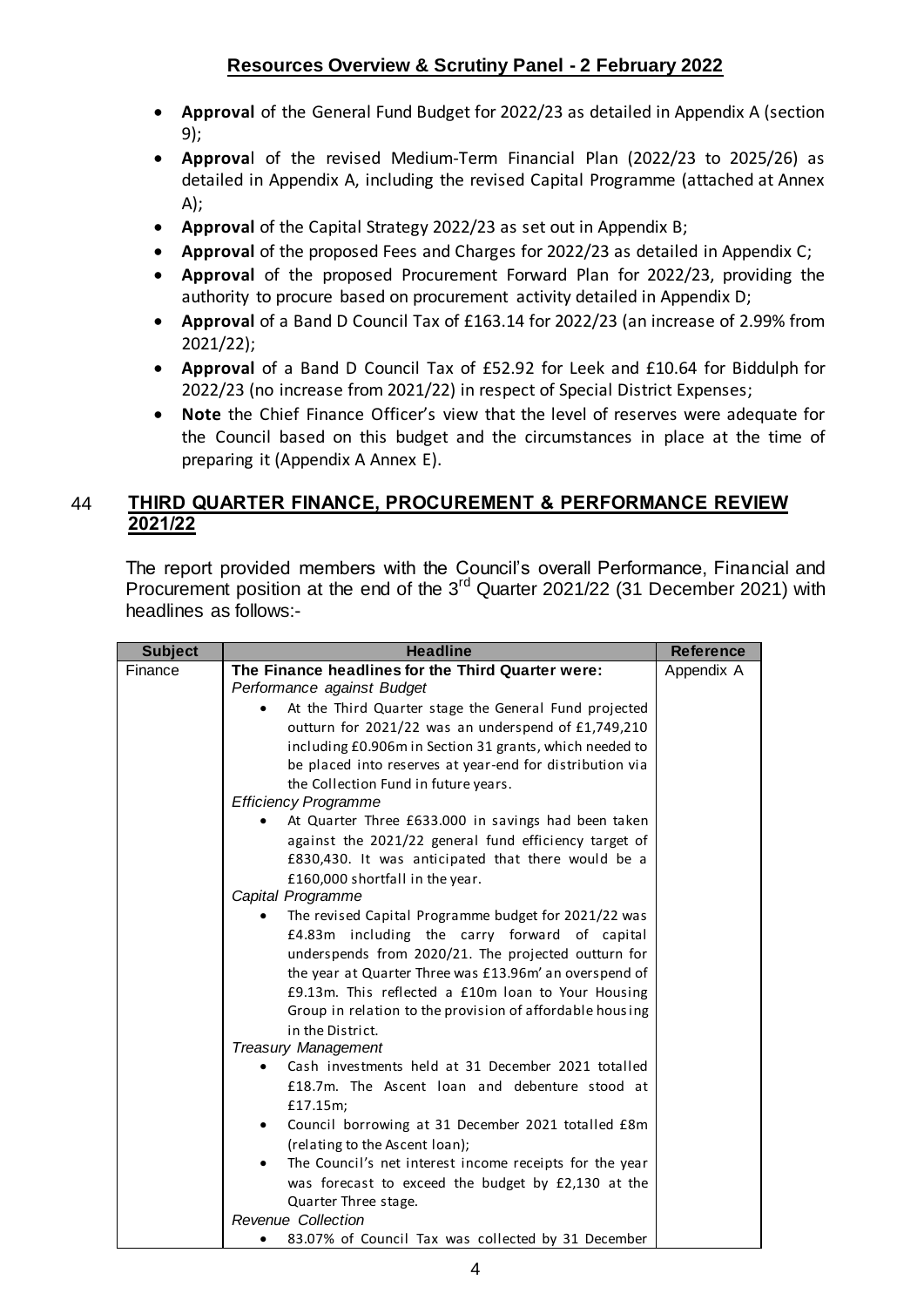|             | 2021 compared to 83.03% for the same period last year<br>(43.92% in 2019/20); |            |
|-------------|-------------------------------------------------------------------------------|------------|
|             | 76.34% of Business Rates was collected by 31 December<br>$\bullet$            |            |
|             | 2021 compared to 801.61% for the same period lastyear                         |            |
|             | (80.45% in 2019/20);                                                          |            |
|             | At the end of the Third Quarter debt that was over 60                         |            |
|             | days old was £46,727 which compared with £71,620 at                           |            |
|             | 31 December 2020.                                                             |            |
| Procurement | The Procurement headlines for the Third Quarter were:                         | Appendix B |
|             | 13 procurement activities were completed;                                     |            |
|             | The Procurement forward plan included 41 procurement<br>$\bullet$             |            |
|             | activities for completion in 2021/22 (either SMDC only or                     |            |
|             | joint);                                                                       |            |
|             | At 31 December 2021, 50% of procurement activity<br>$\bullet$                 |            |
|             | undertaken was on the forward plan.                                           |            |
| Performance | The Performance headlines for the Third Quarter were:                         | Appendix C |
|             | 74% of the key performance indicators were on track;                          |            |
|             | The Council received 47 complaints, 142 comments and<br>$\bullet$             |            |
|             | 35 compliments;                                                               |            |
|             | Priority Actions $-13$ green, 2 amber, 1 completed, 16<br>٠                   |            |
|             | grey.                                                                         |            |

Member enquiries were as follows *(responses in brackets):-*

- Leisure provision was very poor. What would happen to the reported £199,130 underspend? *(The budget was set to continue to support Parkwood Leisure throughout the year. The underspend occurred due to an early recovery from the effects of Covid. Any decision on the use of year end underspends would be made as part of consideration of the outturn report);*
- Why was £22,000 used from the Climate Change reserve for the Energy Audit? Could this not be funded from the £61,110 underspend in the Member Services budget? *(This was an un-budgeted exercise to baseline future energy savings resulting from climate change activity and was therefore a legitimate use of the reserve);*
- How much had been saved by the fact that large areas of Moorlands House had been under-occupied during Covid? *(The building had still been occupied by other partners during the pandemic and some staff were in most days, so heating and lighting savings were likely to be minimal. There had also been extra I.T. costs incurred);*
- What was the cost of the collection of Fly-Tipping? *(A breakdown would be provided).*

**RESOLVED** – That the Panel **NOTE** the Third Quarter 2021/22 financial, procurement and performance position as detailed in Appendices A, B and C and summarised at 3.3 of the report.

## 45 **ACCESS TO SERVICES, DIGITAL AND ORGANISATIONAL DEVELOPMENT STRATEGIES**

The report reflected the 'New World' which had been hastened by the Covid Pandemic, which had shifted the way the Council communicated with the public and vice-versa to be more self-service.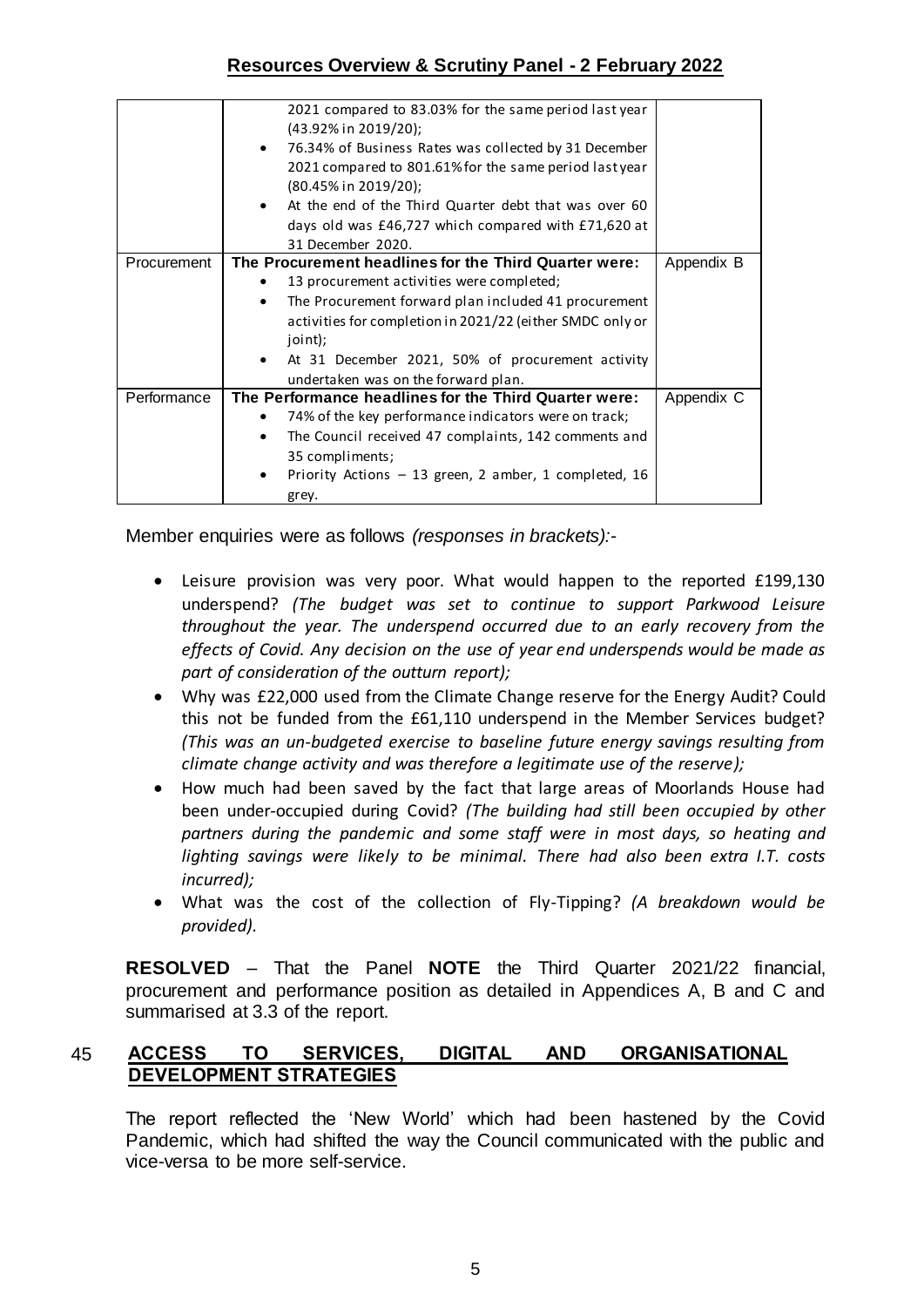Since the re-opening of the Council's 3 'One-Stop-Shops' in September 2021, footfall had been very low. Staff were continuing with flexible working.

Changes would be required in I.T., staff working, Climate Change provision, Management Team and other areas. Information Digests had been issued to members over the last 2 years. Each of the 3 strategies required an Action Plan, which would be amalgamated.

Members expressed concerns regarding the 'Digital Divide' – age-related, economic and geographic. Every effort was to be made to correct this in the strategy but it was stressed that this was not a total shift to digital communication, merely to make digital more available. Consultation with Parish Councils and the public would be carried out and further reports would be tabled.

**RESOLVED** – That the Panel recommended to Cabinet:-

- To **APPROVE** the Access to Services Strategy (Appendix A to the report);
- To **APPROVE** the Digital Strategy (Appendix B);
- To **APPROVE** the Organisational Development Strategy (Appendix C);
- To consider a combined action plan for delivery of the strategies at its April meeting;
- To delegate the consideration and approval of arrangements for external expertise to support the delivery of the strategies to the Leader and Portfolio Holder for Customer Services following the completion of the procurement exercise as outlined in section 12 of the report.

#### 46 **FACILITIES MANAGEMENT JOINT VENTURE**

A presentation was given to members on Facilities Management in the Confidential section of the meeting.

### 47 **USE OF CONSULTANTS**

Following previous member requests, the report outlined the Council's use of external consultants. There was no ongoing budget for consultants as the cost was met from the budget of whichever specific project that it related to.

| Company                                                  | <b>Activity</b>                                                              | <b>Cost</b><br>(E'000) |  |
|----------------------------------------------------------|------------------------------------------------------------------------------|------------------------|--|
| <b>Parking Matters</b>                                   | <b>Car Park Strategy</b>                                                     | 20                     |  |
| <b>Trade Risks</b>                                       | Advice on debt arrangement services<br>proposed loan to Your Housing company | 16.5                   |  |
| <b>FMG Consulting</b>                                    | Strategy and options for future<br>leisure<br>provision                      | 12.5                   |  |
| <b>Bloom</b>                                             | Leisure consultancy prior to formal review                                   | 32                     |  |
| Procurement                                              |                                                                              |                        |  |
| Services (*)                                             |                                                                              |                        |  |
| Link<br>Asset                                            | Due diligence review of Ascent                                               | 6.5                    |  |
| <b>Services</b>                                          |                                                                              |                        |  |
| <b>CIPFA Solutions</b>                                   | Review of potential facilities<br>management                                 | 15                     |  |
|                                                          | arrangements with Keir                                                       |                        |  |
| (*) Commissioned jointly with Uigh Deal: Derough Council |                                                                              |                        |  |

The cost of recent consultants was shown as:-

(\*) Commissioned jointly with High Peak Borough Council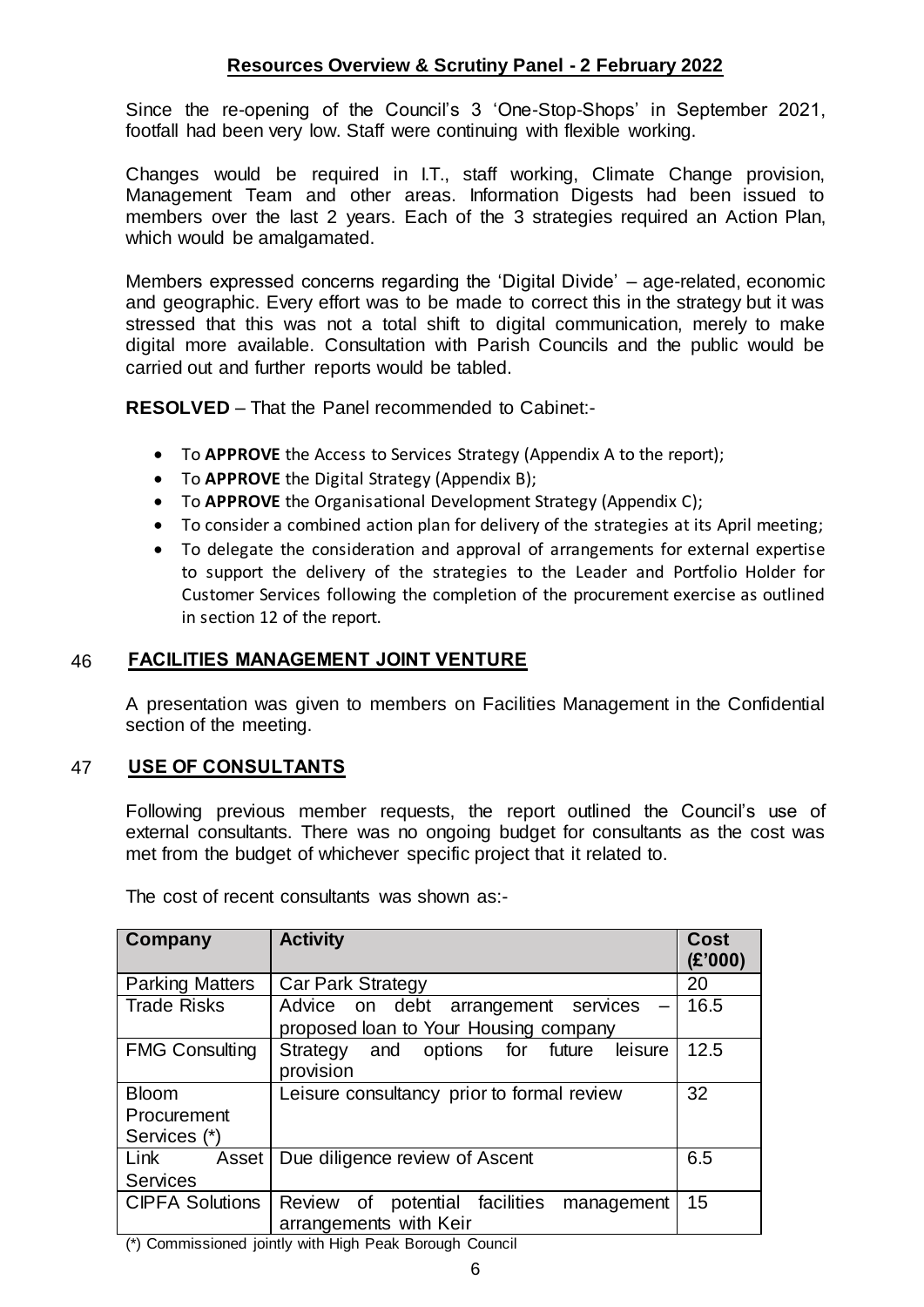Further options to consider the impact of such expenditure were shown as:-

- Reasons for use of external support;
- Cost;
- Work produced;
- Benefits gained;
- An assessment of value for money;
- Lessons learned (if any).

Members expressed a wish to see the end result and value achieved by such exercises and highlighted examples where the outcomes had been less than favourable.

#### **RESOLVED** – That the Panel:-

- **NOTED** the outlined process whereby consultants were procured;
- **NOTED** the recent spend on consultancy services (and the issues related to any definition of "consultancy spend");
- Identify any specific areas of spend for further analysis.

### 48 **EMPTY PROPERTIES LEVY**

John Betts (JB) – Interim Executive Director of Finance – updated members on the Council Tax Levies Policy which was to include a new charge on properties empty for at least 10 years and the circumstances where a levy may be waived.

There were 60 properties which would become subject to the new levy with effect from 1 April 2022.

Members welcomed the report and queried whether similar arrangements were in place for commercial properties, also whether 'Levelling Up' funds could be used in conjunction?

JB confirmed that commercial properties came under a different framework. A Government White Paper was awaited on Levelling Up.

**RESOLVED** – That the Panel recommend Cabinet to **APPROVE** amendments to the current Council Tax Reductions and Levies Policy to cover:-

- A levy of 300% of Council Tax for properties empty for at least 10 years, from 1 April 2022;
- Clarification on circumstances where the levy may be waived.